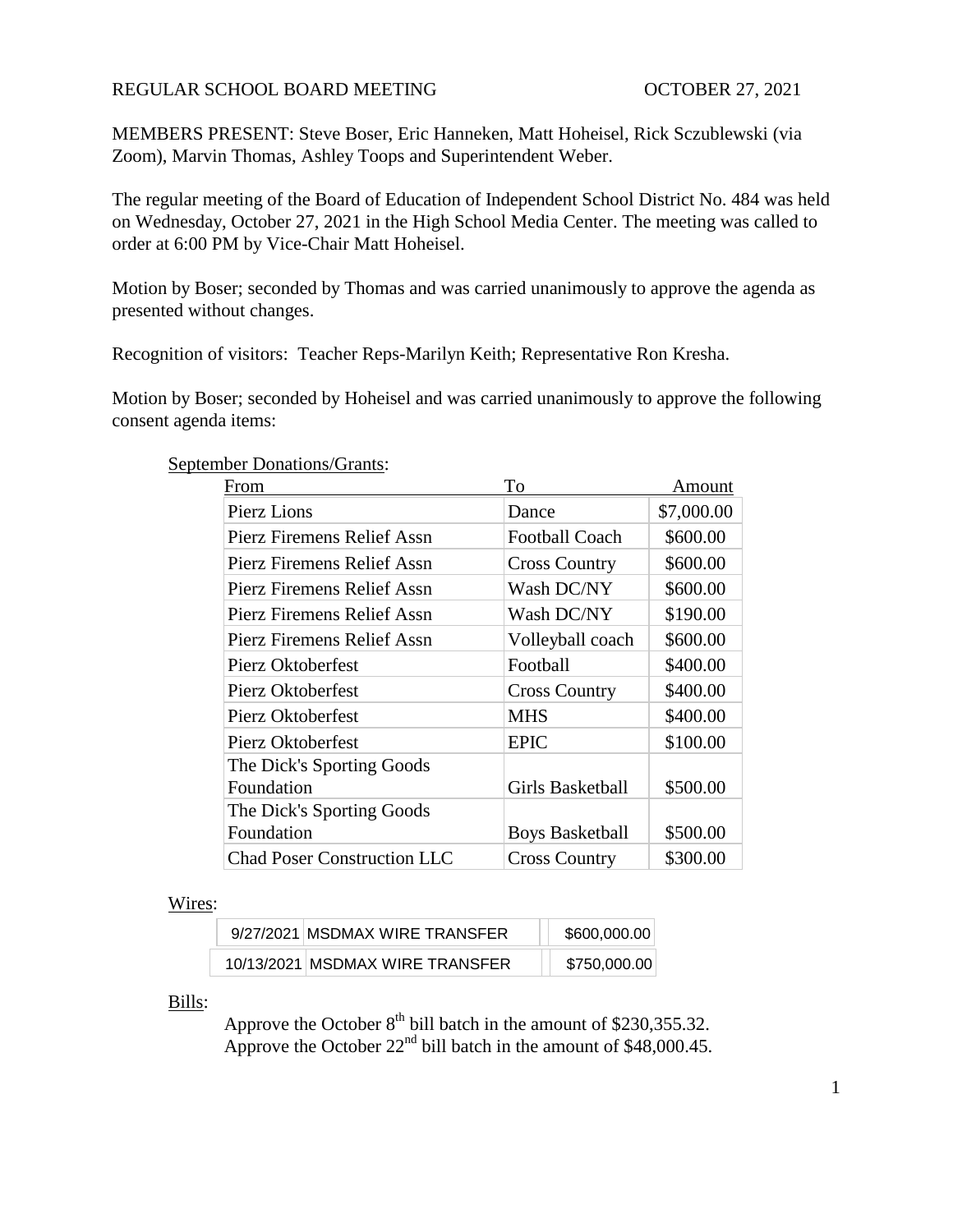## Personnel:

Approve the child care leave request of Claire Mettling beginning approximately April 1, 2022 until June 2, 2022. Approve the long-term substitute teacher contract of Leah Graczyk beginning approximately November 23, 2021 until June 2, 2022. Approve the long-term substitute contract of Candance Stangl beginning approximately October 25, 2021 through February 15, 2022. Approve the re-assignment of duties for Emmy Lou Keehr from kitchen assistant/cleaner to full-time (12 mon.) cleaner. Approve the re-assignment of Brandi Saehr from kitchen assistant/cleaner to Elementary paraprofessional. Approve an additional 3 hours for Jessica Jones as a part-time high school kitchen assistant. Approve the employment of Katie DeRosier as kitchen assistant/cleaner for the school year months, pending a criminal background check. Approve the employment of Brett Nelson as a 12 month cleaner (7hrs./day), pending a criminal background check.

Motion by Boser; seconded by Sczublewski and was carried unanimously to approve the minutes of the regular board meeting dated September 29, 2021.

Motion by Hanneken; seconded by Hoheisel and was carried unanimously with Toops abstaining; to approve the winter coaching assignments for 2021-2022 as presented:

### **Boys Basketball Girls Basketball**

Joe Kahl Head Coach Matt Poe Kahl Matt Poe Matt Poe Matt Poe Matt Poe Matt Poe Matt Poe Matt Poe Matt Poe Matt Poe Matt Poe Matt Poe Matt Poe Matt Poe Matt Poe Matt Poe Matt Poe Matt Poe Matt Poe Matt Poe Matt Poe Matt Poe Dylan Pittman Asst. Varsity Scott Herold Asst. Varsity Andy Leidenfrost JV Coach Becky Herman JV Coach Marcus Artner C-Squad Zach Kummet 8th Coach Zach Kummet 2 Kyle Hastings 7th Coach Bridget Truthwin 8th Bridget Truthwin 8th Bridget Truthwin 8th Bridget Truthwin 8th Grade Truthwin 8th Bridget Truthwin 8th Bridget Truthwin 8th Grade Truthwin 8th Bridget Truthwin 8th Bridget Truth

| <b>Matt Poepping</b>   | <b>Head Coach</b> |
|------------------------|-------------------|
| Scott Herold           | Asst. Varsity     |
| Becky Herman           | <b>JV</b> Coach   |
| Jeremy Monson          | C-Squad           |
| Zach Kummet            | 8th Grade         |
| <b>Bridget Trutwin</b> | 8th Grade         |
| Amber Swarthout        | 7th Grade         |

### **Wrestling Dance**

Jesse Zajac Asst. Varsity **Jim Andres JH Coach** Torin Mann JH Assistant Brandon Ortmann Assistant (Club) Jacob Andres Assistant (Club)

Skip Toops Head Coach

| Skip Toops             | <b>Head Coach</b>   | Jackie Lashinski   | <b>Head Coach</b>  |
|------------------------|---------------------|--------------------|--------------------|
| Jesse Zajac            | Asst. Varsity       | Brekanda Lashinski | Asst. Coach        |
| Russ Holland           | Assistant           | Jayden Smieja      | <b>JV/JH Coach</b> |
| <b>Jim Andres</b>      | JH Coach            | <b>Speech</b>      |                    |
| Torin Mann             | <b>JH</b> Assistant | Collete Loch       | Head Coach         |
| <b>Brandon Ortmann</b> | Assistant (Club)    | Tori Mitchell      | Asst. Coach        |